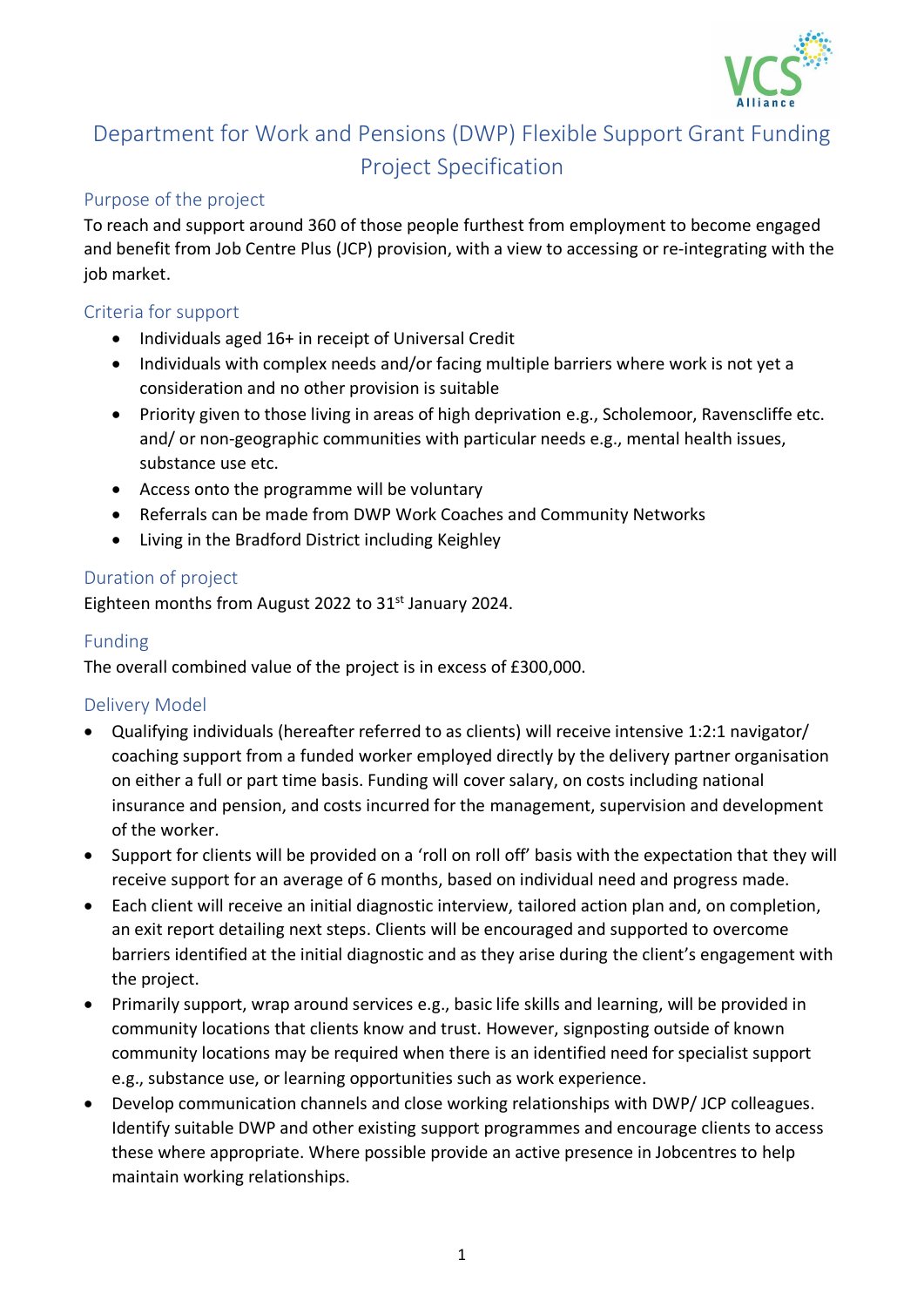

- Flexible and tailored support, the majority of which will be 1:2:1, will help clients to take control and be empowered to make the transition to independently engage and access Jobcentre Plus and mainstream provision to bring them closer to the job market.
- Utilise Asset Based Community Development (ABCD) approaches within delivery where appropriate and practical to do so

#### Data collection and management *Personal Data:*

This project is funded by the DWP under the Flexible Support Grant Funding. It is a requirement of funding that delivery partner organisations collect the personal data detailed below from people receiving support. Their informed consent must also be gained before sharing this data with JCP. Appropriate consent forms etc. will be provided.

- Name
- National Insurance Number
- Date of birth
- Gender
- Postcode
- Date support starts and ends

## *Performance Data:*

Provide monthly reports on performance against agreed outcomes, targets and indicators. Grant payments will be conditional on receipt of satisfactory reports.

## *Monitoring and Evaluation Data:*

Assist with the development of standardised, robust monitoring and evaluation tools and once agreed complete and maintain these in order to track progress and provide information for future planning and insight. Provide 'good news' stories to share with DWP and Job Centre Plus.

## *Financial Reporting and Payments:*

Payment will be made monthly in arrears based on satisfactory submission of agreed activity and financial monitoring, and a suitable invoice

## Outcomes for individuals

Clients will be progressed from and exit the project when they achieve one or more of the outputs listed below. 70% of clients who engage/start the project will achieve one or more of these outputs:

- able to independently engage with a Jobcentre Plus Coach
- access recognised community provision
- access mainstream employment and skills provision
- volunteer on a regular basis
- successfully complete work experience / volunteering tasters/ sector-based work academy programme (SWAP) [https://jobhelp.campaign.gov.uk/government-services/sector-based-work](https://jobhelp.campaign.gov.uk/government-services/sector-based-work-academy-programme-swaps/)[academy-programme-swaps/](https://jobhelp.campaign.gov.uk/government-services/sector-based-work-academy-programme-swaps/)
- successfully complete accredited or non-accredited training
- access ongoing health support independently